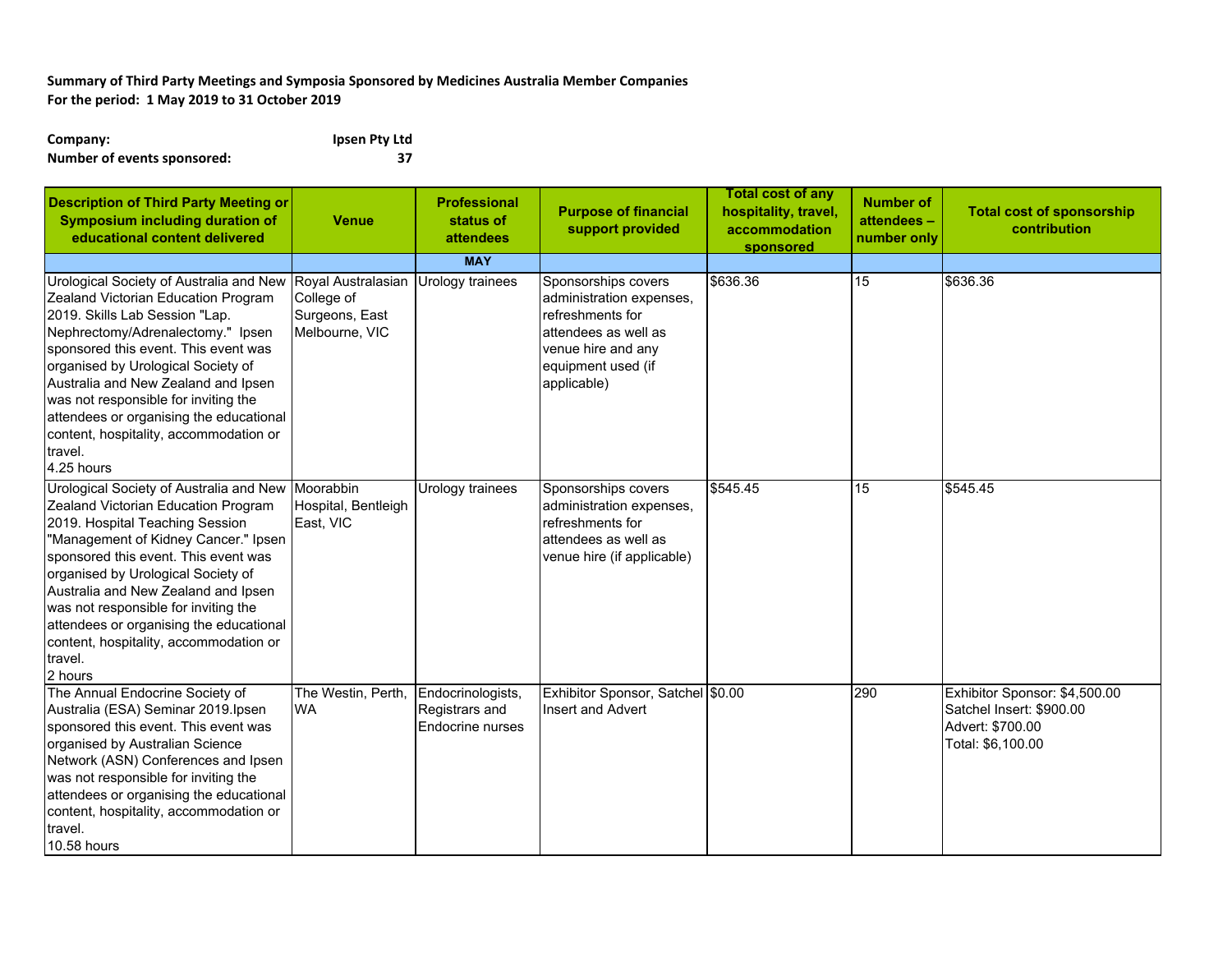| Queensland Rehabilitation Register<br>Society Education Meeting. Ipsen<br>sponsored this event. This event was<br>organised by RF Events and Ipsen was<br>not responsible for inviting the<br>attendees or organising the educational<br>content, hospitality, accommodation or<br>travel.<br>2 hours                                     | Rydges Fortitude<br>Valley, Bowen<br>Hills, QLD    | Rehabilitation<br>trainees | Sponsorship includes food Food: \$1,181.82<br>and beverages, speaker<br>honorarium and<br>organising fee to RF<br>Events for co-ordination of<br>the meeting | Beverages: \$398.18<br>Total: \$1,580.00 | 120 | Food and Beverages: \$1,580.00<br>Speaker Honorarium: \$300.00<br>Organising Fee: \$250.00<br>Total: \$2,130.00 |
|-------------------------------------------------------------------------------------------------------------------------------------------------------------------------------------------------------------------------------------------------------------------------------------------------------------------------------------------|----------------------------------------------------|----------------------------|--------------------------------------------------------------------------------------------------------------------------------------------------------------|------------------------------------------|-----|-----------------------------------------------------------------------------------------------------------------|
| Australian and New Zealand<br>Association of Neurologists (ANZAN)<br>Annual Scientific Meeting. Ipsen<br>sponsored this event. This event was<br>organised by Seed Events and Ipsen<br>was not responsible for inviting the<br>attendees or organising the educational<br>content, hospitality, accommodation or<br>travel.<br>22.5 hours | International<br>Convention Centre,<br>Sydney, NSW | <b>Neurologists</b>        | <b>Exhibition Booth</b>                                                                                                                                      | \$0.00                                   | 330 | \$14,000.00                                                                                                     |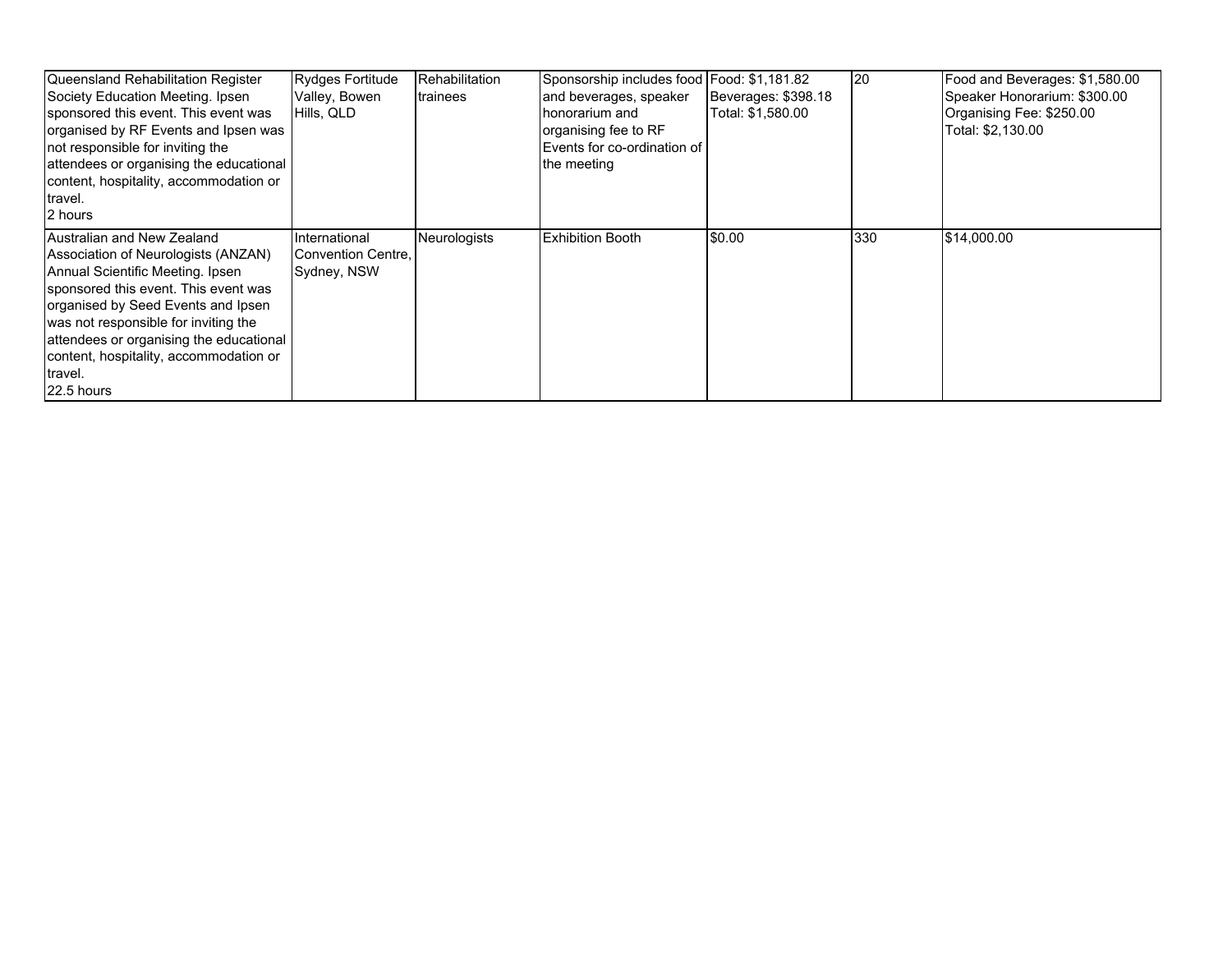|                                                                                                                                                                                                                                                                                                                                                                                                                                                                         |                                                                           | <b>JUNE</b>                                             |                                                                                                                                                        |          |     |            |
|-------------------------------------------------------------------------------------------------------------------------------------------------------------------------------------------------------------------------------------------------------------------------------------------------------------------------------------------------------------------------------------------------------------------------------------------------------------------------|---------------------------------------------------------------------------|---------------------------------------------------------|--------------------------------------------------------------------------------------------------------------------------------------------------------|----------|-----|------------|
| Movement Disorder Society of Australia Park Hyatt,<br>Sydney 2019 Meeting. Ipsen sponsored Sydney, NSW<br>this event. This event was organised by<br>Movement Disorder Society of Australia<br>Incorporated and Ipsen was not<br>responsible for inviting the attendees or<br>organising the educational content,<br>hospitality, accommodation or travel.<br>2 hours                                                                                                   |                                                                           | Neurologists,<br><b>Fellows</b>                         | Sponsorship (unrestricted<br>educational grant)                                                                                                        | \$0.00   | 87  | \$2,500.00 |
| Urological Society of Australia and New Royal Australasian Urology trainees<br>Zealand Victorian Education Program<br>2019. Skills Lab Session "Mini<br>Percutaneous Nephrolithotomy." Ipsen<br>sponsored this event. This event was<br>organised by Urological Society of<br>Australia and New Zealand and Ipsen<br>was not responsible for inviting the<br>attendees or organising the educational<br>content, hospitality, accommodation or<br>travel.<br>4.25 hours | College of<br>Surgeons, East<br>Melbourne, VIC                            |                                                         | Sponsorships covers<br>administration expenses,<br>refreshments for<br>attendees as well as<br>venue hire and any<br>equipment used (if<br>applicable) | \$636.36 | 12  | \$636.36   |
| Cancer Nurses Society of Australia<br>(CNSA) 22nd Annual Congress 2019.<br>Ipsen sponsored this event. This event<br>was organised by Chilli Fox Events Pty<br>Ltd and Ipsen was not responsible for<br>inviting the attendees or organising the<br>educational content, hospitality,<br>accommodation or travel.<br>19 hours                                                                                                                                           | Melbourne<br>Convention and<br><b>Exhibition Centre</b><br>Melbourne, VIC | Endocrine nurses,<br>Endocrinologists<br>and Registrars | <b>Exhibition Booth</b>                                                                                                                                | \$0.00   | 528 | \$4,500.00 |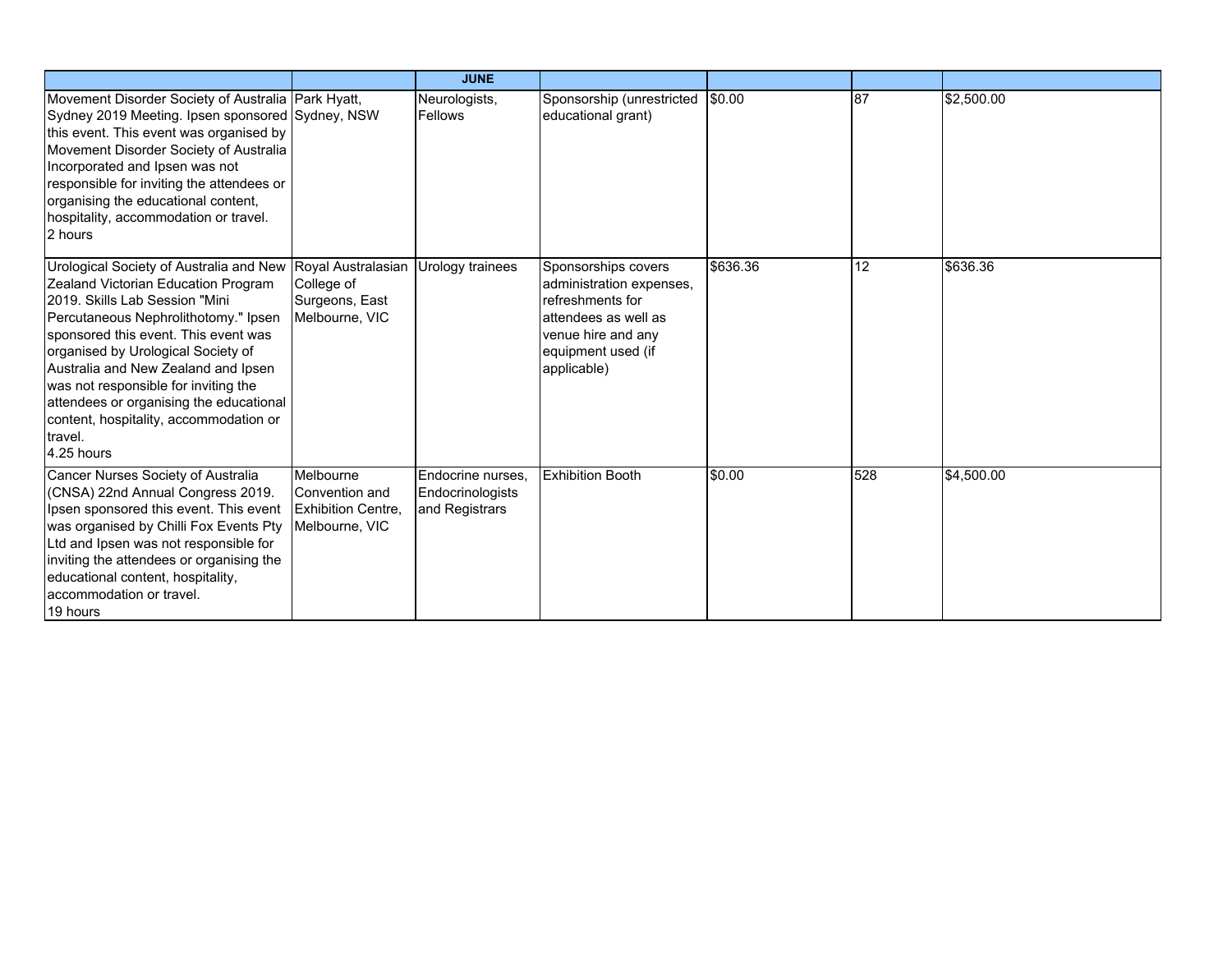|                                                                                                                                                                                                                                                                                                                                                                                             |                                                                   | <b>JULY</b>                                       |                                                                                                                                                                             |        |     |                                                                                                                                                         |
|---------------------------------------------------------------------------------------------------------------------------------------------------------------------------------------------------------------------------------------------------------------------------------------------------------------------------------------------------------------------------------------------|-------------------------------------------------------------------|---------------------------------------------------|-----------------------------------------------------------------------------------------------------------------------------------------------------------------------------|--------|-----|---------------------------------------------------------------------------------------------------------------------------------------------------------|
| Prostate Cancer Management in 2019:<br>Treatment of localised and advanced<br>disease and management of treatment<br>complications. Ipsen sponsored this<br>event. This event was organised by<br>Westside Private Hospital and Ipsen<br>was not responsible for inviting the<br>attendees or organising the educational<br>content, hospitality, accommodation or<br>travel.<br>1.33 hours | <b>Westside Private</b><br>Hospital, Taringa,<br><b>IQLD</b>      | General<br>practitioners and<br><b>Urologists</b> | Sponsorship of Education<br>Program                                                                                                                                         | \$0.00 | 20  | \$750.00                                                                                                                                                |
| 2019 Cancer Preceptorship for General<br>Practitioners. Ipsen sponsored this<br>event. This event was organised by<br>Royal Brisbane and Women's Hospital<br>Metro North Health Service District<br>Cancer Care Services and Ipsen was<br>not responsible for inviting the<br>attendees or organising the educational<br>content, hospitality, accommodation or<br>travel.<br>6.67 hours    | Royal Brisbane<br>and Women's<br>Hospital, Herston,<br><b>QLD</b> | General<br>practitioners and<br>Oncologists       | Sponsorship                                                                                                                                                                 | \$0.00 | 70  | \$1,363.64                                                                                                                                              |
| Australian and New Zealand Urogenital<br>and Prostate Cancer Trials Group<br>(ANZUP) Annual Scientific Meeting<br>2019. Ipsen sponsored this event. This<br>event was organised by ANZUP and<br>Ipsen was not responsible for inviting<br>the attendees or organising the<br>educational content, hospitality,<br>accommodation or travel.<br>12.5 hours                                    | Hilton, Brisbane,<br><b>QLD</b>                                   | Medical<br>oncologists,<br><b>Urologists</b>      | Silver Sponsorship<br><b>International Speaker</b><br>Sponsorship<br>Sponsorship of the<br><b>ANZUP Annual Scientific</b><br><b>Meeting Talking Urology</b><br><b>Booth</b> | \$0.00 | 392 | Silver Sponsorship: \$28,500.00<br><b>International Speaker</b><br>Sponsorship: \$14,000.00<br>Talking Urology Booth: \$11,000.00<br>Total: \$53,500.00 |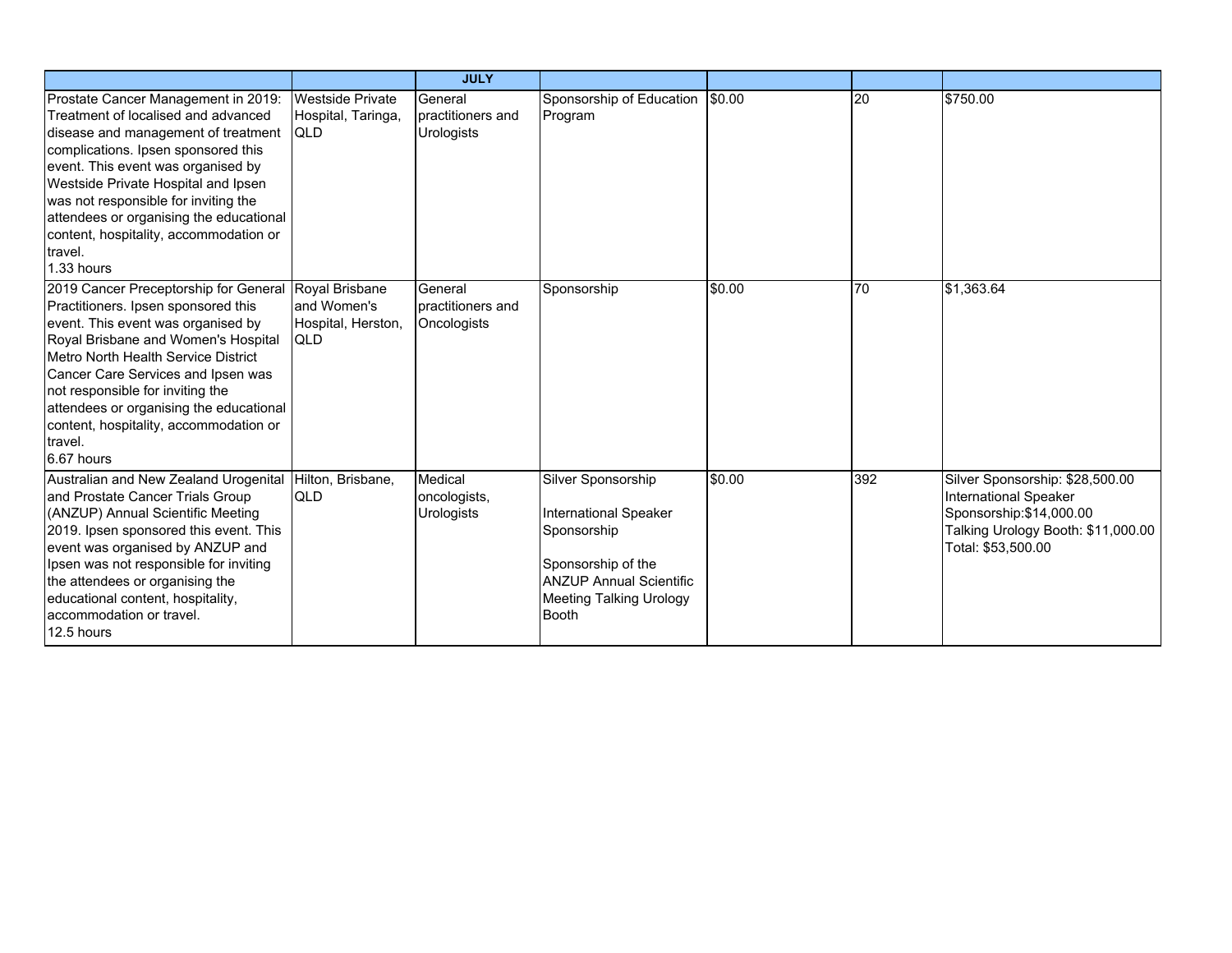|                                                                                                                                                                                                                                                                                                                                                                                                                                                                                                       |                                                                   | <b>AUGUST</b>                                 |                                                                                                                                                         |          |     |                                                                                      |
|-------------------------------------------------------------------------------------------------------------------------------------------------------------------------------------------------------------------------------------------------------------------------------------------------------------------------------------------------------------------------------------------------------------------------------------------------------------------------------------------------------|-------------------------------------------------------------------|-----------------------------------------------|---------------------------------------------------------------------------------------------------------------------------------------------------------|----------|-----|--------------------------------------------------------------------------------------|
| Australia and New Zealand Spinal Cord Pullman<br>Society Meeting 2019. Ipsen sponsored Melbourne, Albert<br>this event. This event was organised by Park, VIC<br>the DC Conferences and Ipsen was not<br>responsible for inviting the attendees or<br>organising the educational content,<br>hospitality, accommodation or travel.<br>12.5 hours                                                                                                                                                      |                                                                   | Neurologists,<br>Fellows                      | <b>Exhibition Booth</b>                                                                                                                                 | \$0.00   | 272 | \$2,954.54                                                                           |
| Urological Society of Australia and New<br>Zealand New South Wales Education<br>Program 2019 for SET Urology<br>Trainees. Ipsen sponsored this event.<br>This event was organised by Urological<br>Society of Australia and New Zealand<br>and Ipsen was not responsible for<br>inviting the attendees or organising the<br>educational content, hospitality,<br>accommodation or travel.<br>5 hours                                                                                                  | Vibe Hotel,<br>Canberra Airport,<br><b>ACT</b>                    | Urology trainees                              | Sponsorships covers<br>administration expenses,<br>refreshments (morning tea<br>and lunch) for attendees<br>as well as venue charges<br>(if applicable) | \$654.54 | 19  | \$654.54                                                                             |
| 2019 GenesisCare Education Seminar.<br>Ipsen sponsored this event. This event<br>was organised by GenesisCare and<br>Ipsen was not responsible for inviting<br>the attendees or organising the<br>educational content, hospitality,<br>accommodation or travel.<br>4.66 hours                                                                                                                                                                                                                         | Joondalup Resort,<br>Connolly, WA                                 | Radiation<br>oncologists and<br><b>Nurses</b> | <b>Meeting Sponsorship</b>                                                                                                                              | \$0.00   | 117 | \$272.73                                                                             |
| 2019 Annual Scientific Meetings of the<br>Endocrine Society of Australia (ESA)<br>and the Society for<br>Reproductive Biology (SRB) in<br>conjunction with the Asia and Oceania<br>Thyroid Association (AOTA). Ipsen<br>sponsored this event. This event was<br>organised by Australian Science<br>Network (ASN) Conferences Pty Ltd<br>and Ipsen was not responsible for<br>inviting the attendees or organising the<br>educational content, hospitality,<br>accommodation or travel.<br>28.25 hours | International<br>Convention Centre, Registrars and<br>Sydney, NSW | Endocrinologists,<br><b>Endocrine nurses</b>  | <b>Silver Sponsor</b><br><b>Educational Sponsor</b>                                                                                                     | \$0.00   | 888 | Silver Sponsor: \$25,000.00<br>Educational Sponsor: \$7,500.00<br>Total: \$32,500.00 |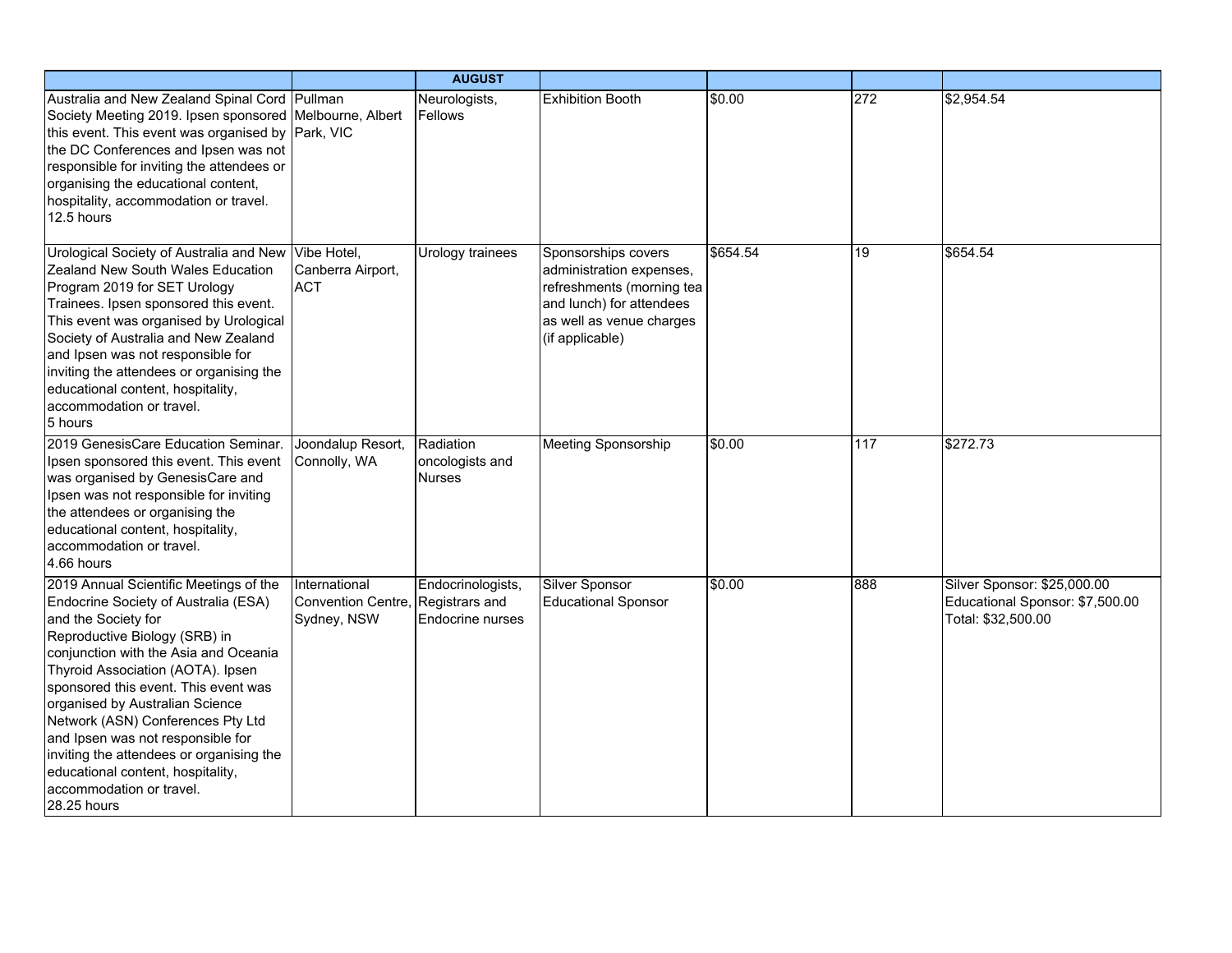| 2019 Endocrine Nurses' Society of<br>Australasia Symposium (ENSA). Ipsen<br>sponsored this event. This event was<br>organised by Australian Science<br>Network (ASN) Conferences Pty Ltd<br>and Ipsen was not responsible for<br>inviting the attendees or organising the<br>educational content, hospitality,<br>accommodation or travel.<br>9 hours   | International<br>Convention Centre,<br>Sydney, NSW           | Endocrine nurses                                        | <b>Gold Sponsor</b>        | \$0.00 | 35  | \$7,500.00  |
|---------------------------------------------------------------------------------------------------------------------------------------------------------------------------------------------------------------------------------------------------------------------------------------------------------------------------------------------------------|--------------------------------------------------------------|---------------------------------------------------------|----------------------------|--------|-----|-------------|
| 2019 Endocrine Society of Australia<br>(ESA) Clinical Weekend. Ipsen<br>sponsored this event. This event was<br>organised by Australian Science<br>Network (ASN) Conferences Pty Ltd<br>and Ipsen was not responsible for<br>inviting the attendees or organising the<br>educational content, hospitality,<br>accommodation or travel.<br>8 hours       | Intercontinental,<br>Double Bay, NSW                         | Endocrinologists,<br>Registrars and<br>Endocrine nurses | <b>Educational Sponsor</b> | \$0.00 | 407 | \$10,000.00 |
| 2019 Medical Oncology Group of<br>Australia (MOGA) Annual Scientific<br>Meeting. Ipsen sponsored this event.<br>This event was organised by Medical<br>Oncology Group of Australia (MOGA)<br>and Ipsen was not responsible for<br>inviting the attendees or organising the<br>educational content, hospitality,<br>accommodation or travel.<br>22 hours | National<br>Convention Centre, oncologists,<br>Canberra, ACT | Medical<br>Research fellows<br>and Oncology<br>nurses   | <b>Gold Sponsor</b>        | \$0.00 | 303 | \$36,363.64 |
| Australasian Gastro-Intestinal Trials<br>Group (AGITG) 2019 Annual Scientific<br>Meeting. Ipsen sponsored this event.<br>This event was organised by Catalyst<br>Event Solutions and Ipsen was not<br>responsible for inviting the attendees or<br>organising the educational content,<br>hospitality, accommodation or travel.<br>21.75 hours          | Adelaide<br>Convention Centre, oncologists,<br>Adelaide, SA  | Medical<br>Research fellows<br>and Oncology<br>nurses   | Gold Sponsorship           | \$0.00 | 320 | \$50,000.00 |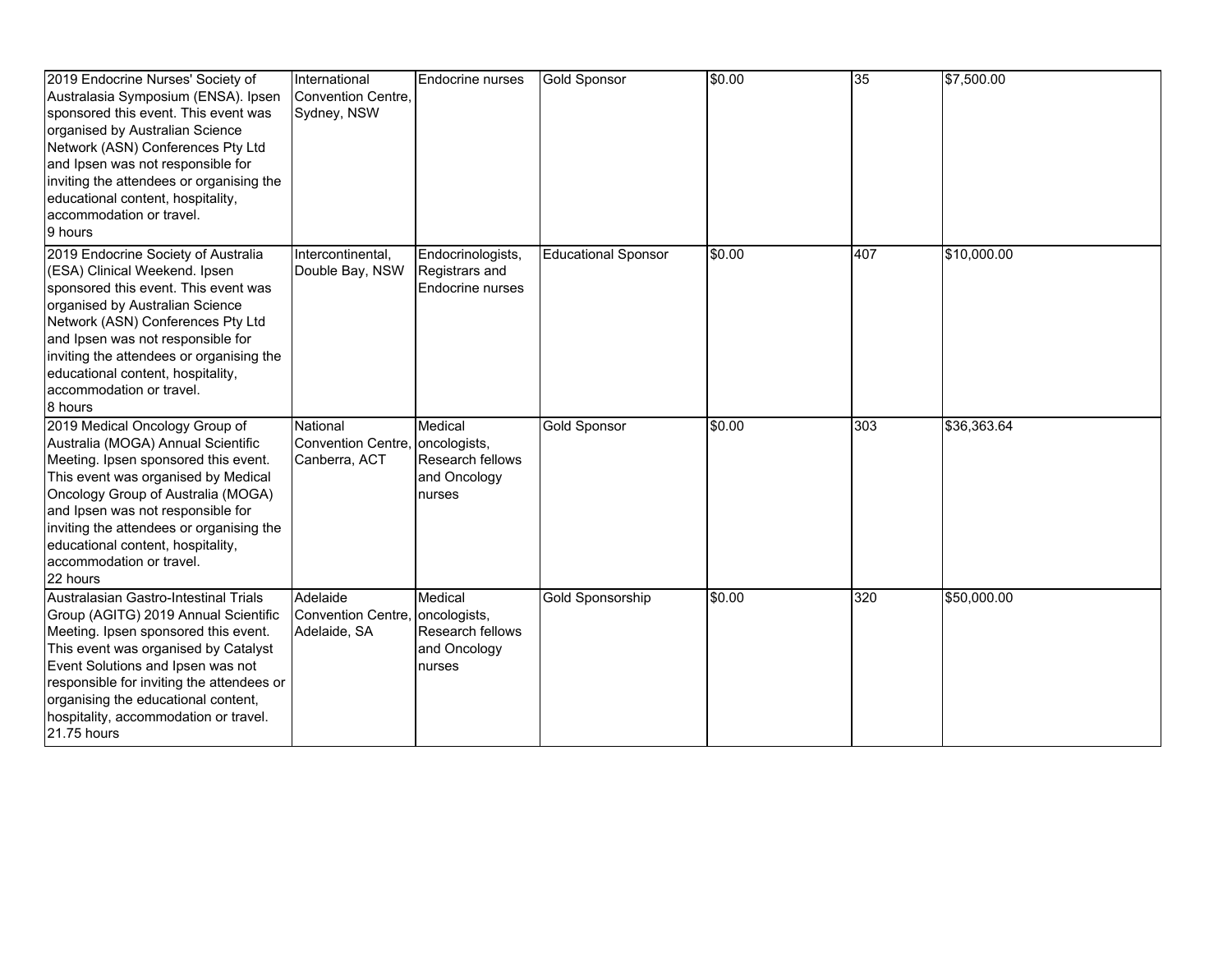| 20th Asia-Pacific Prostate Cancer         | Melbourne                 | <b>Urologists</b>     | <b>Exhibitor Space</b> | \$0.00 | 408 | \$7,272.73 |
|-------------------------------------------|---------------------------|-----------------------|------------------------|--------|-----|------------|
| Conference 2019. Ipsen sponsored this     | Convention and            |                       |                        |        |     |            |
| event. This event was organised by        | <b>Exhibition Centre,</b> |                       |                        |        |     |            |
| Australian Prostate Centre and Ipsen      | Melbourne, VIC            |                       |                        |        |     |            |
| was not responsible for inviting the      |                           |                       |                        |        |     |            |
| attendees or organising the educational   |                           |                       |                        |        |     |            |
| content, hospitality, accommodation or    |                           |                       |                        |        |     |            |
| travel.                                   |                           |                       |                        |        |     |            |
| 25.5 hours                                |                           |                       |                        |        |     |            |
| 2019 Neurological Rehabilitation          | Park Hyatt,               | Rehabilitation        | Sponsorship            | \$0.00 | 274 | \$3,000.00 |
| Symposium. Ipsen sponsored this           | Melbourne, VIC            | physicians,           |                        |        |     |            |
| event. This event was organised by        |                           | <b>Rehabilitation</b> |                        |        |     |            |
| Epworth HealthCare and Ipsen was not      |                           | registrars,           |                        |        |     |            |
| responsible for inviting the attendees or |                           | Occupational          |                        |        |     |            |
| organising the educational content,       |                           | therapists,           |                        |        |     |            |
| hospitality, accommodation or travel.     |                           | Physiotherapists,     |                        |        |     |            |
| 6.25 hours                                |                           | Nurses,               |                        |        |     |            |
|                                           |                           | <b>Neurologists</b>   |                        |        |     |            |
| Neuroscience Symposium - Mind,            | Sunshine Hospital,        | Neurologists,         | Sponsorship            | \$0.00 | 250 | \$2,727.27 |
| Movement, Migraine. Ipsen sponsored       | St Albans, VIC            | Nurses, Allied        |                        |        |     |            |
| this event. This event was organised by   |                           | health                |                        |        |     |            |
| the Western Health and Ipsen was not      |                           |                       |                        |        |     |            |
| responsible for inviting the attendees or |                           |                       |                        |        |     |            |
| organising the educational content,       |                           |                       |                        |        |     |            |
| hospitality, accommodation or travel.     |                           |                       |                        |        |     |            |
| 15 hours                                  |                           |                       |                        |        |     |            |
|                                           |                           |                       |                        |        |     |            |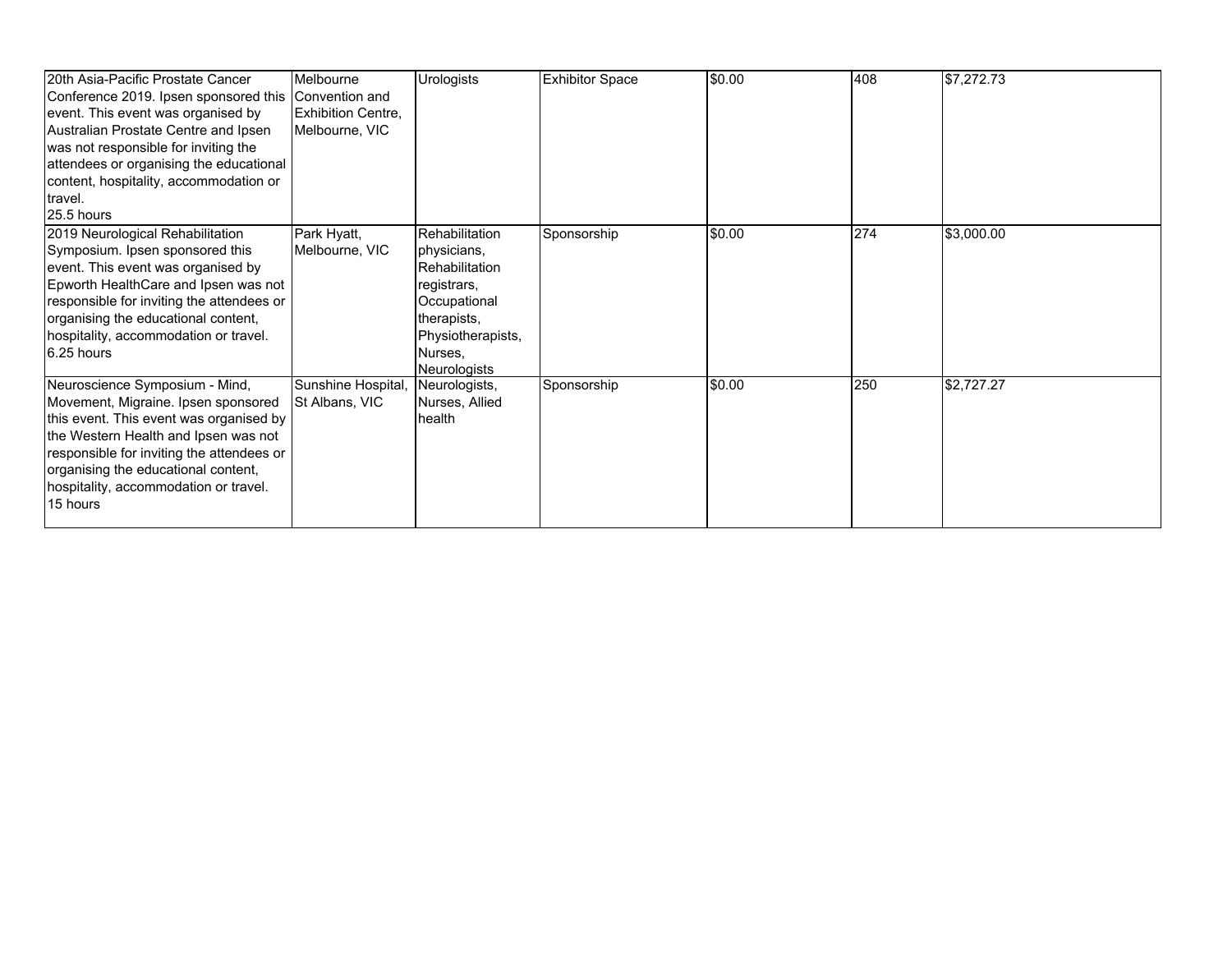|                                                                                                                                                                                                                                                                                                                                                                                                       |                                                                  | <b>SEPTEMBER</b>                            |                                                                                                                                                                    |        |                 |            |
|-------------------------------------------------------------------------------------------------------------------------------------------------------------------------------------------------------------------------------------------------------------------------------------------------------------------------------------------------------------------------------------------------------|------------------------------------------------------------------|---------------------------------------------|--------------------------------------------------------------------------------------------------------------------------------------------------------------------|--------|-----------------|------------|
| Movement Disorder Society of Australia Park Hyatt,<br>Sydney 2019 Meeting. Ipsen sponsored Sydney, NSW<br>this event. This event was organised by<br>Movement Disorder Society of Australia<br>Incorporated and Ipsen was not<br>responsible for inviting the attendees or<br>organising the educational content,<br>hospitality, accommodation or travel.<br>2 hours                                 |                                                                  | Neurologists,<br>Fellows                    | Sponsorship (unrestricted<br>educational grant)                                                                                                                    | \$0.00 | 80              | \$2,500.00 |
| 29th Annual Scientific Meeting of the<br>Stroke Society of Australasia 2019.<br>Ipsen sponsored this event. This event<br>was organised by MCI Australia and<br>Ipsen was not responsible for inviting<br>the attendees or organising the<br>educational content, hospitality,<br>accommodation or travel.<br>20.92 hours                                                                             | National<br>Convention Centre, Fellows, Nurses,<br>Canberra, ACT | Neurologists,<br><b>Allied health</b>       | <b>Exhibition Booth</b>                                                                                                                                            | \$0.00 | 438             | \$4,090.91 |
| 18th Biennial Clinical Neurophysiology<br>Workshop of the Australian and New<br>Zealand Association of Neurologists.<br>Ipsen sponsored this event. This event<br>was organised by Sydney Medical<br>School, The University of Sydney and<br>Ipsen was not responsible for inviting<br>the attendees or organising the<br>educational content, hospitality,<br>accommodation or travel.<br>20.5 hours | <b>Sheraton Mirage</b><br>Resort, Southport,<br>QLD              | <b>Neurologists</b>                         | <b>Trade Sponsor</b>                                                                                                                                               | \$0.00 | 132             | \$4,500.00 |
| <b>General Practitioner Education Meeting</b><br>in Whyalla - Recent Advances in<br>Cancer and Management of<br>Oncological Emergencies. Ipsen co-<br>sponsored this event. This event was<br>organised by Sonder and Ipsen was not<br>responsible for inviting the attendees or<br>organising the educational content,<br>hospitality, accommodation or travel.<br>2 hours                           | Percy's on<br>Playford, Whyalla<br>Playford, SA                  | Oncologists and<br>General<br>practitioners | Sponsorship cost includes \$1,525.00<br>the cost of room hire, food<br>& beverages, equipment<br>hire, RACGP & ACCRM<br>accreditation and GP<br>points upload etc. |        | $\overline{21}$ | \$1,525.00 |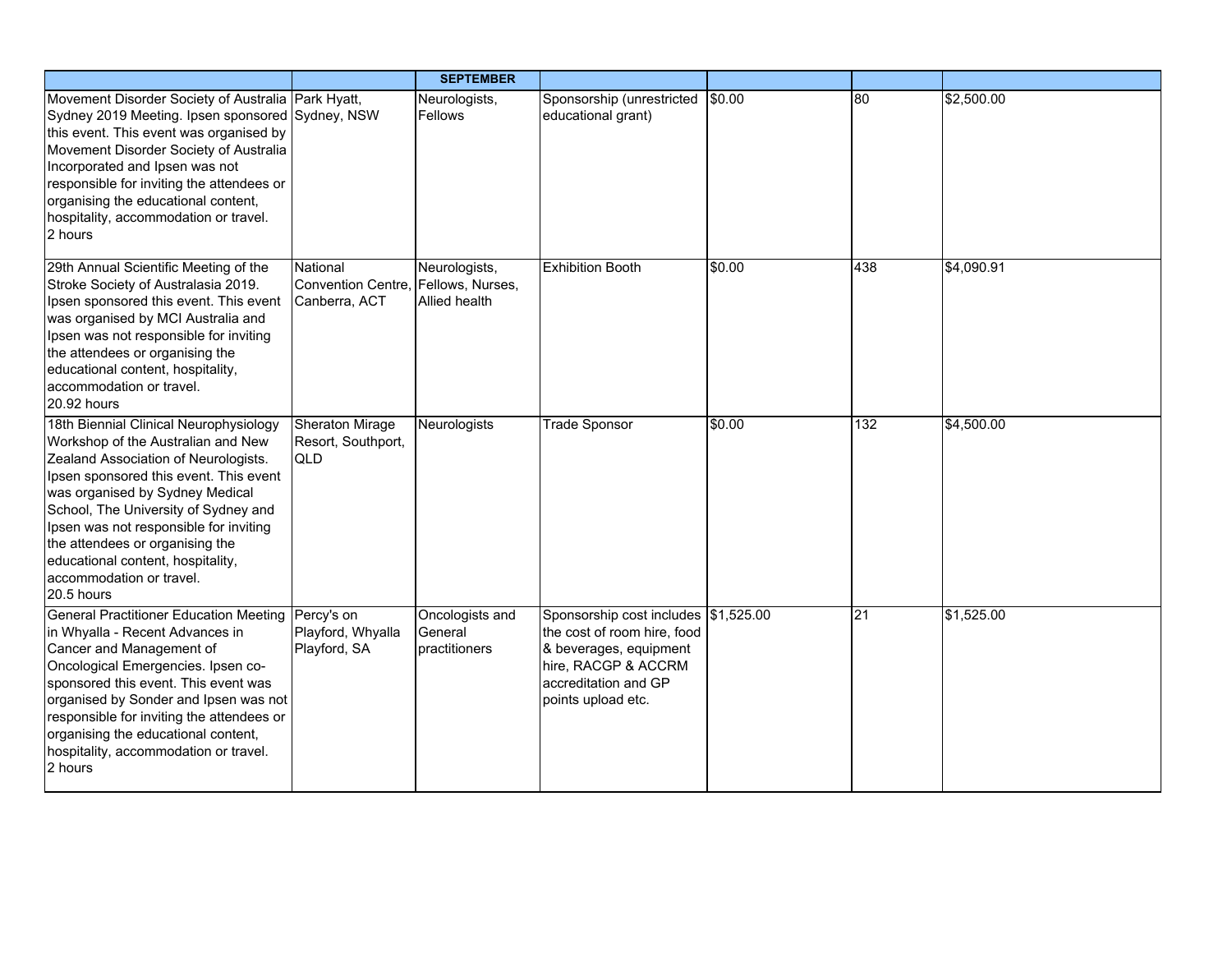| Urological Society of Australia and New Hilton, Cairns, QLD Urologists |                           |                                   | <b>Educational Content</b> | \$0.00 | 170 | \$6,000.00 |
|------------------------------------------------------------------------|---------------------------|-----------------------------------|----------------------------|--------|-----|------------|
| <b>IZealand 2019 Northern Section</b>                                  |                           |                                   | Sponsor                    |        |     |            |
| Meeting. Ipsen sponsored this event.                                   |                           |                                   |                            |        |     |            |
| This event was organised by Urological                                 |                           |                                   |                            |        |     |            |
| Society of Australia and New Zealand                                   |                           |                                   |                            |        |     |            |
| and Ipsen was not responsible for                                      |                           |                                   |                            |        |     |            |
| inviting the attendees or organising the                               |                           |                                   |                            |        |     |            |
| educational content, hospitality,                                      |                           |                                   |                            |        |     |            |
| accommodation or travel.                                               |                           |                                   |                            |        |     |            |
| 11.5 hours                                                             |                           |                                   |                            |        |     |            |
| 10th Annual Urology in General                                         | Melbourne                 | Urologists, General Trade Sponsor |                            | \$0.00 | 485 | \$3,181.82 |
| Practice Symposium-UroGP 2019.                                         | Convention and            | practitioners                     |                            |        |     |            |
| Ipsen sponsored this event. This event                                 | <b>Exhibition Centre.</b> |                                   |                            |        |     |            |
| was organised by MCI Australia and                                     | Melbourne, VIC            |                                   |                            |        |     |            |
| Ipsen was not responsible for inviting                                 |                           |                                   |                            |        |     |            |
| the attendees or organising the                                        |                           |                                   |                            |        |     |            |
| educational content, hospitality,                                      |                           |                                   |                            |        |     |            |
| accommodation or travel.                                               |                           |                                   |                            |        |     |            |
| 6.5 hours                                                              |                           |                                   |                            |        |     |            |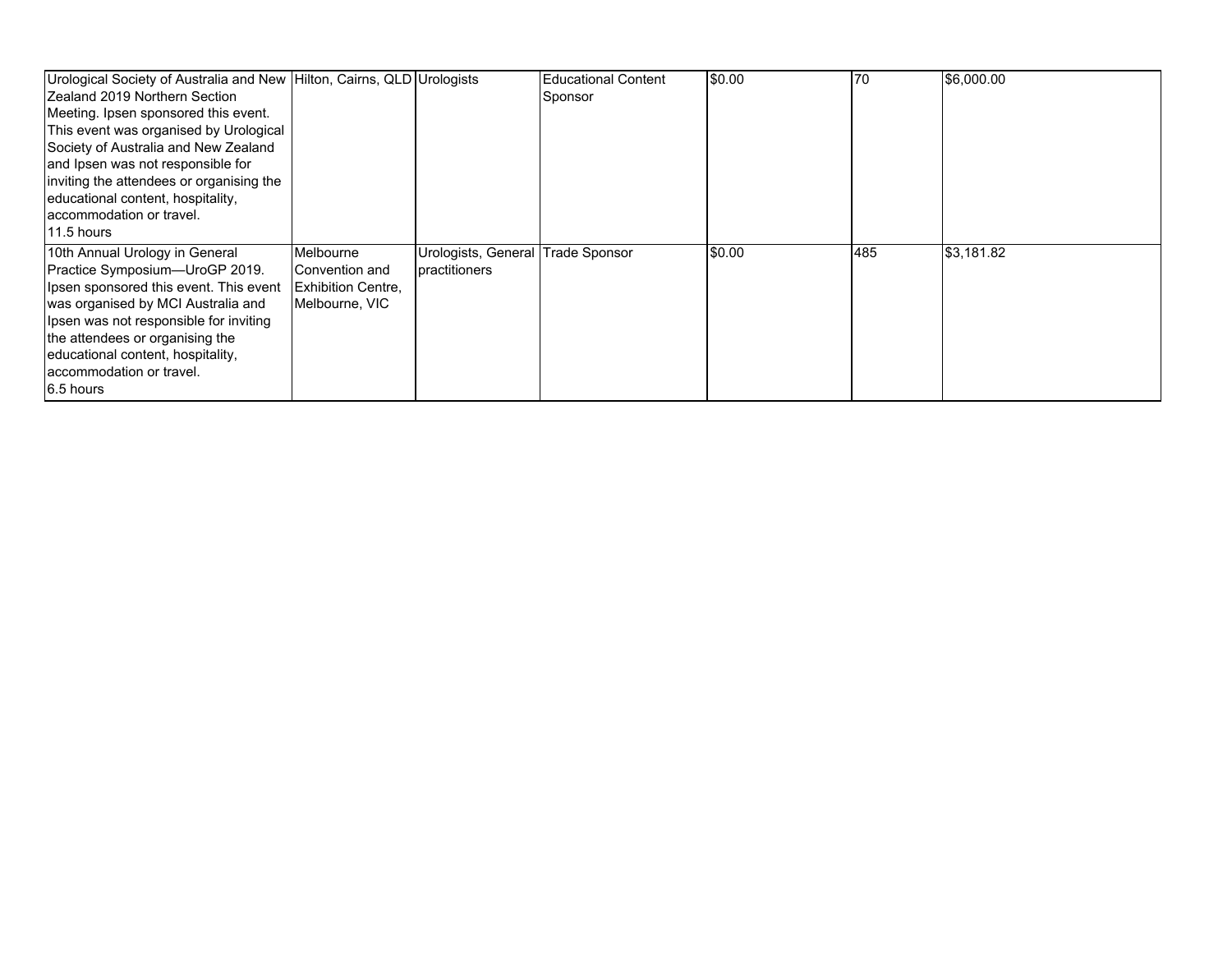|                                                                                                                                                                                                                                                                                                                                                                                       |                                                                         | <b>OCTOBER</b>                          |                                                                                                               |                                                                                                |     |                                                                                                                                                                                            |
|---------------------------------------------------------------------------------------------------------------------------------------------------------------------------------------------------------------------------------------------------------------------------------------------------------------------------------------------------------------------------------------|-------------------------------------------------------------------------|-----------------------------------------|---------------------------------------------------------------------------------------------------------------|------------------------------------------------------------------------------------------------|-----|--------------------------------------------------------------------------------------------------------------------------------------------------------------------------------------------|
| Queensland Clinical Neuroscience<br>Meeting 2019. Ipsen sponsored this<br>event. This event was organised by RF<br>Events and Ipsen was not responsible<br>for inviting the attendees or organising<br>the educational content, hospitality,<br>accommodation or travel.<br>10.75 hours                                                                                               | Marriott, Gold<br>Coast, QLD                                            | Neurologists                            | Single Trade Sponsor                                                                                          | \$0.00                                                                                         | 60  | \$3,327.27                                                                                                                                                                                 |
| Rehabilitation Medicine Society of<br>Australia and New Zealand (RMSANZ)<br>4th Annual Scientific Meeting 2019.<br>Ipsen sponsored this event. This event<br>was organised by DC Conferences Pty<br>Ltd and Ipsen was not responsible for<br>inviting the attendees or organising the<br>educational content, hospitality,<br>accommodation or travel.<br>20 hours                    | Adelaide<br>Convention Centre, physicians, Nurses<br>Adelaide, SA       | Rehabilitation<br>and Allied health     | <b>Gold Sponsor</b><br><b>Exhibition Booth</b><br>Barista Coffee Cart<br><b>Industry Breakfast</b><br>Session | Coffee: \$1,963.64<br><b>Breakfast Session</b><br>Hospitality: \$2,545.45<br>Total: \$4,509.09 | 245 | Hospitality: \$4,509.09<br>Gold Sponsor: \$15,909.09<br>Exhibition Booth: \$3,636.36<br>Barista Coffee Cart: \$2,272.73<br>Industry Breakfast Session:<br>\$3,409.09<br>Total: \$29,736.36 |
| Third Annual Bold Ideas, Better<br>Solutions 2019 Symposium. Ipsen<br>sponsored this event. This event was<br>organised by The Hopkins Centre and<br>Ipsen was not responsible for inviting<br>the attendees or organising the<br>educational content, hospitality,<br>accommodation or travel.<br>5.67 hours                                                                         | Princess Alexandra Rehabilitation<br>Hospital,<br>Woolloongabba,<br>QLD | physicians, Nurses<br>and Allied health |                                                                                                               | \$0.00                                                                                         | 230 | \$2,000.00                                                                                                                                                                                 |
| Urological Society of Australia and New Bunbury Regional<br>Zealand (USANZ) Western Australia<br>Section Meeting 2019. Ipsen sponsored Centre, Bunbury,<br>this event. This event was organised by WA<br>Taylored Images and Ipsen was not<br>responsible for inviting the attendees or<br>organising the educational content,<br>hospitality, accommodation or travel.<br>8.13 hours | Entertainment                                                           | <b>Urologists</b>                       | <b>Educational Content</b><br>Sponsor                                                                         | \$0.00                                                                                         | 42  | \$4,318.18                                                                                                                                                                                 |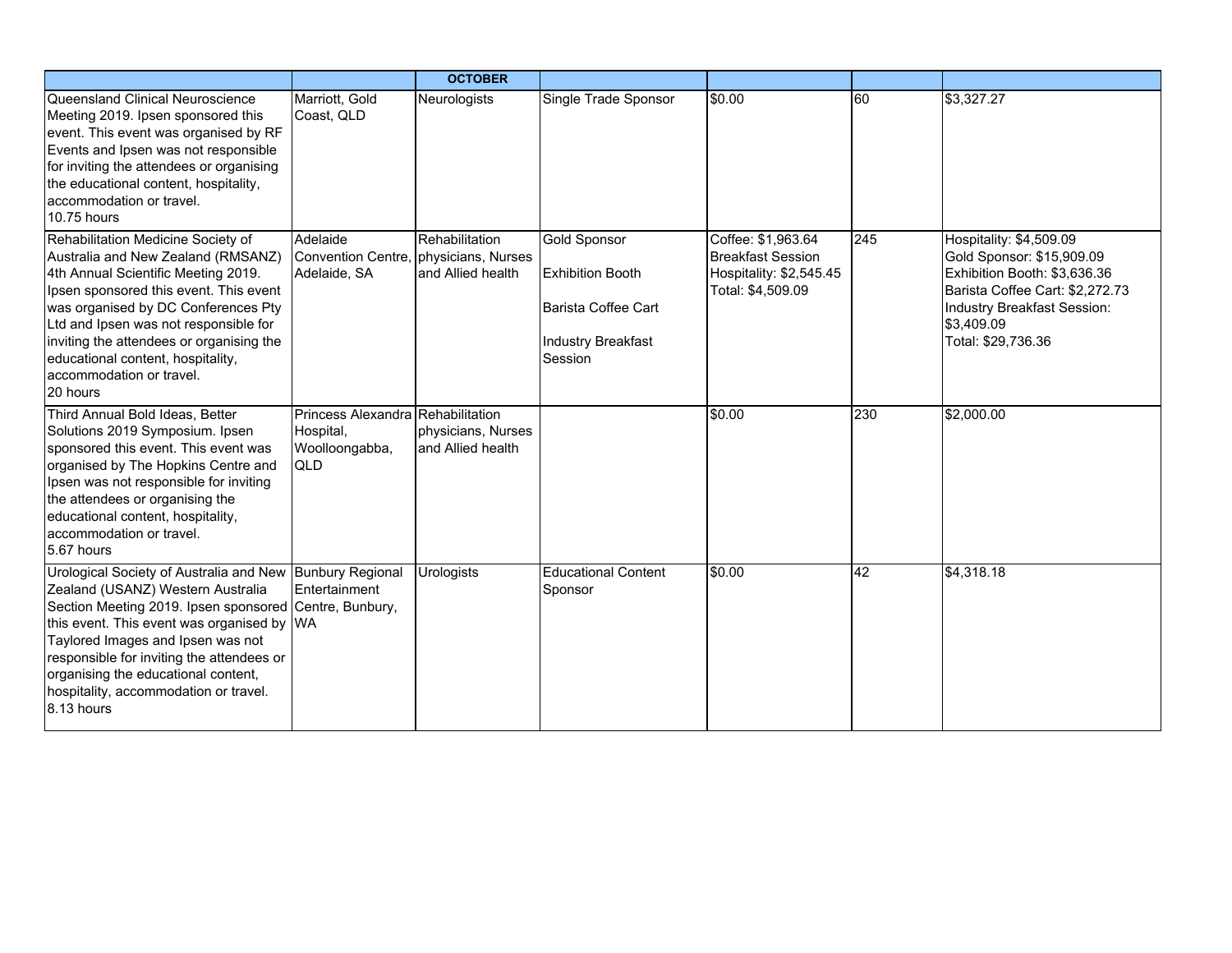| Urological Society of Australia and New<br>Zealand (USANZ) Victorian Scientific<br>2019 Meeting. Ipsen sponsored this<br>event. This event was organised by<br><b>RACS Conferences and Events</b><br>Management, Royal Australasian<br>College of Surgeons and Ipsen was not<br>responsible for inviting the attendees or<br>organising the educational content,<br>hospitality, accommodation or travel.<br>8 hours | Fenix Events,<br>Richmond, VIC                         | <b>Urologists</b>            | <b>Major Sponsor</b>                  | \$0.00 | 96  | \$6,000.00                                                                  |
|----------------------------------------------------------------------------------------------------------------------------------------------------------------------------------------------------------------------------------------------------------------------------------------------------------------------------------------------------------------------------------------------------------------------|--------------------------------------------------------|------------------------------|---------------------------------------|--------|-----|-----------------------------------------------------------------------------|
| Diagnostic Education Conference.<br>Ipsen sponsored this event. This event<br>was organised by Inovating Pty Ltd and<br>Ipsen was not responsible for inviting<br>the attendees or organising the<br>educational content, hospitality,<br>accommodation or travel.<br>6 hours                                                                                                                                        | Victoria Park<br>Conference<br>Centre, Herston,<br>QLD | General<br>practitioners     | <b>Bronze Sponsor</b>                 | \$0.00 | 44  | Bronze Sponsor: \$2,500.00<br>Credit Card Fee: \$56.24<br>Total: \$2,556.24 |
| Urological Society of Australia and New<br>Zealand (USANZ) South Australia /<br>Northern Territory Section Meeting<br>2019. Ipsen sponsored this event. This<br>event was organised by NC Events and<br>Ipsen was not responsible for inviting<br>the attendees or organising the<br>educational content, hospitality,<br>accommodation or travel.<br>4.5 hours                                                      | Glenelg Pier Hotel.<br>Glenelg, SA                     | Urologists and<br>Registrars | <b>Educational Content</b><br>Sponsor | \$0.00 | 56  | \$1,363.64                                                                  |
| Urological Society of Australia and New Hyatt Hotel,<br>Zealand (USANZ) New South Wales<br>Section Meeting 2019. Ipsen sponsored<br>this event. This event was organised by<br>DC Conferences Pty Ltd and Ipsen was<br>not responsible for inviting the<br>attendees or organising the educational<br>content, hospitality, accommodation or<br>travel.<br>10.58 hours                                               | Canberra, ACT                                          | <b>Urologists</b>            | <b>Educational Content</b><br>Sponsor | \$0.00 | 151 | \$5,454.55                                                                  |